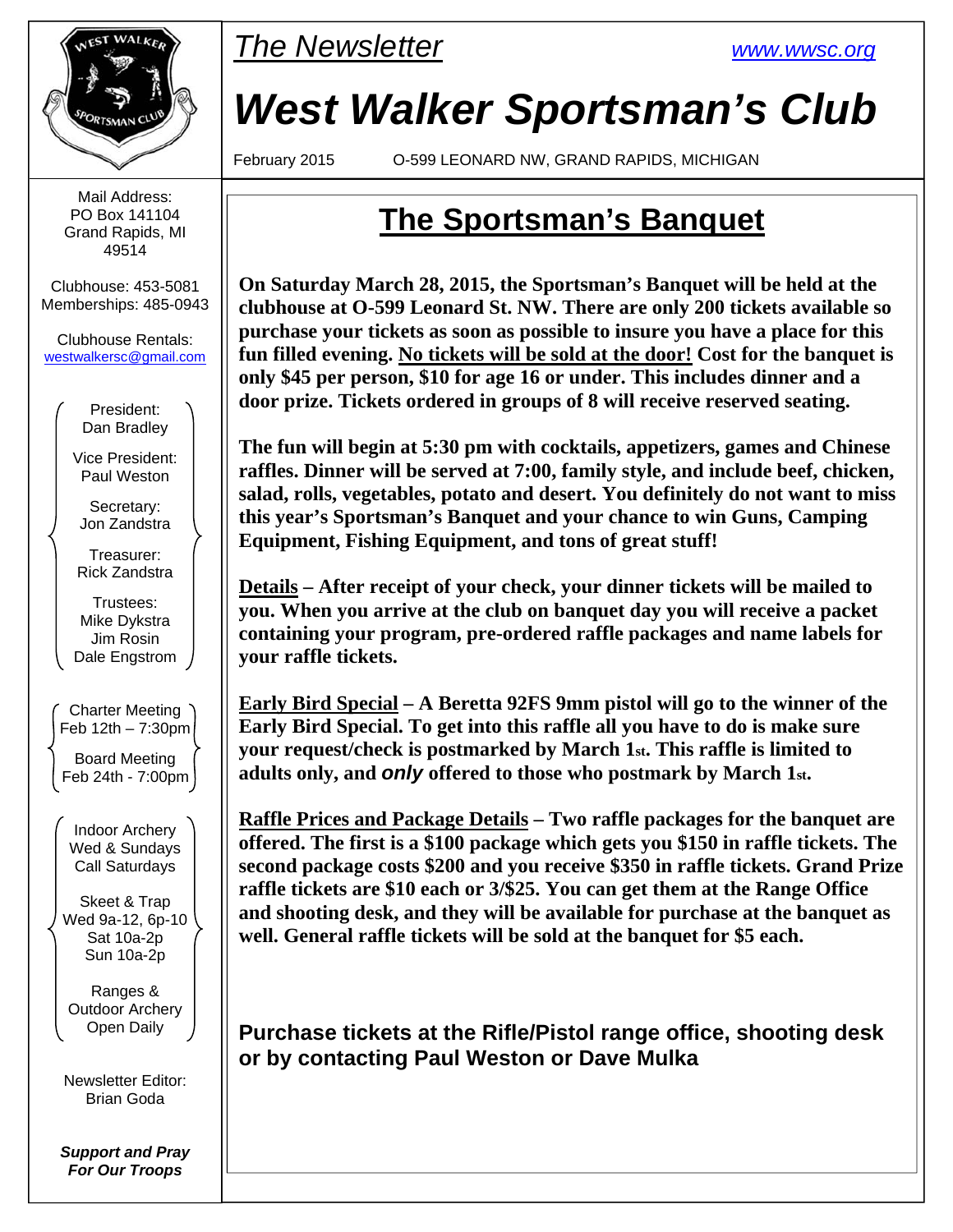## **The Sportsman's Banquet Grand Prize**



- **Colt LE6920 SOCOM Rifle**
- **5 spare magazines**
- **Plano tactical rifle case**
- **1,000 rounds of Federal 5.56 NATO ammunition**
- **Tickets on sale now!!!!!**

| <b>Name</b>                                                              |                                                                               | Phone ___________________                                                                       | <b>Email</b>                                                                              |  |  |  |
|--------------------------------------------------------------------------|-------------------------------------------------------------------------------|-------------------------------------------------------------------------------------------------|-------------------------------------------------------------------------------------------|--|--|--|
|                                                                          | Address, City, State, Zip                                                     |                                                                                                 |                                                                                           |  |  |  |
|                                                                          |                                                                               |                                                                                                 | Please indicate the quantity of each ticket below and the TOTAL DOLLAR AMOUNT ENCLOSED \$ |  |  |  |
| Dinner Tickets: _________ \$45 - Adult _________ \$10 - Age 16 and under |                                                                               |                                                                                                 |                                                                                           |  |  |  |
|                                                                          | Raffle Packages: _________ \$100 - Pkg#1 ________ \$200 - Pkg#2               |                                                                                                 |                                                                                           |  |  |  |
|                                                                          |                                                                               | Grand Prize: $\angle$ \$10 - Single $\angle$ \$25 - 3 tickets (3/25 must be to the same person) |                                                                                           |  |  |  |
|                                                                          | Reserve seating for orders of EIGHT tickets: Fill in name and Raffle Package# |                                                                                                 | Pkg#                                                                                      |  |  |  |
|                                                                          | $2.$ Pkg#                                                                     |                                                                                                 | Pkg#<br>6.                                                                                |  |  |  |
|                                                                          |                                                                               |                                                                                                 | $9.8$ Pkg# 7.<br>Pkg# ___                                                                 |  |  |  |
|                                                                          |                                                                               |                                                                                                 |                                                                                           |  |  |  |

We have a pretty exciting list of guns to be raffled: Ruger Red Label 12ga O/U, Winchester Super X3 Synthetic 3 ½", Ruger SR1911 45ACP, Ruger 10/22 Takedown SS/Syn, Beretta PX4 40 S&W, T/C Impact Camo/WS Weatherby PA-08 12 Gauge, Ruger American .22LR, Browning Buckmark Practical, Ruger SR9C 9mm, Mossberg 500 Bantam 20 gauge Y.M., Henry H001TV 17HMR, Kahr Arms CW9 9mm, CZ 527 Bolt Action 7.62x39, Marlin Model 60 22LR, Remington 870 HD Defense/Riot, S&W 642 Ladysmith .38, Browning A-Bolt 3 .270, S&W M&P 9mm, Remington 11-87 Sportsman Walnut, Ruger American 308 Win, Beretta 92FS 9mm.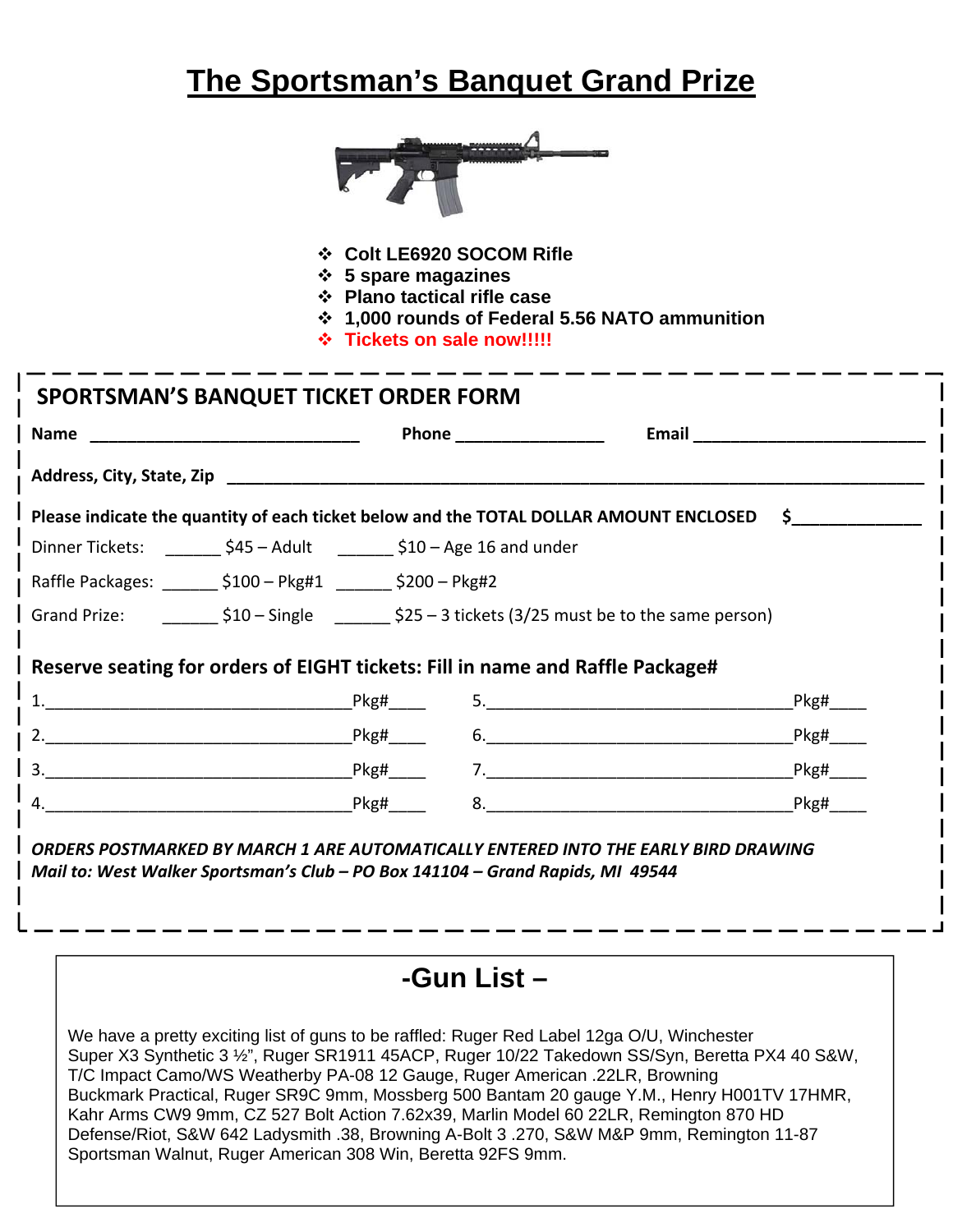### **Gun Safes**

Walk – In Vault Doors Fort Knox – American Security – Graffunder

## **HOOGERHYDE SAFE**

1033 Leonard St NW, Grand Rapids, MI 49504 **Phone: (616) 458-6365** Fax: (616) 485-2554

### **SK FULL DRAW 3-D ARCHERY RANGE**

10751 12th Ave., Grand Rapids, MI 49534 Phone: **(616) 791-7970** 

Open 7 Days **Stan Kurek**

Dawn to Dusk WWSC Member

| 2015 Big Gun Raffle |                                              |               |  |  |  |
|---------------------|----------------------------------------------|---------------|--|--|--|
| <b>Jan 27</b>       | Glock G21Gen 4 or G30S in .45 cal            | Rod Cotts #92 |  |  |  |
| Feb 24              | Savage B-mag 17WSM                           |               |  |  |  |
| <b>Mar 31</b>       | Ruger LC9 Model 3200 9mm                     |               |  |  |  |
| Apr 28              | <b>Ruger 10/22 Distributor Exclusive</b>     |               |  |  |  |
| May 26              | <b>S&amp;W M&amp;P Shield, 9mm</b>           |               |  |  |  |
| <b>Jun 30</b>       | Marlin 60 (.22lr) AND Savage Rascal (.22lr)  |               |  |  |  |
| <b>Jul 28</b>       | S&W Model 642 .38cal                         |               |  |  |  |
| Aug 25              | Ruger American Centerfire std or youth cal.  |               |  |  |  |
| <b>Sep 29</b>       | Glock 42,380 Cal Semi-auto                   |               |  |  |  |
| <b>Oct 27</b>       | Savage 11/111 Trophy Hunter XP w/Nikon scope |               |  |  |  |
| <b>Nov 24</b>       | Springfield XD 3", .40Cal w/night sights     |               |  |  |  |
| <b>Dec 29</b>       | Beretta A300 Outlander Camo Max4 12ga.       |               |  |  |  |
|                     |                                              |               |  |  |  |

#### **February Range Hours**

**February 1 – 15** 

Mon – Sat: 9:00am – 6:00pm Sundays: 10:00am – 6:00pm

#### **February 16 – 31**

Mon – Sat: 9:00am – 6:15pm Sundays: 10:00am – 6:15pm Link for range hours: http://www.wwsc.org/rangehours.shtml Link for range rules: http://www.wwsc.org/img/ranges/Ra





Conservationist of the Year - Terry Westedt Outstanding Honorary Member of the Year- Jack Troup and Larry Osterberg Deal E Sayles Sportsman of the Year- Rich VanderMeer President's Award- Charlie Pruitt